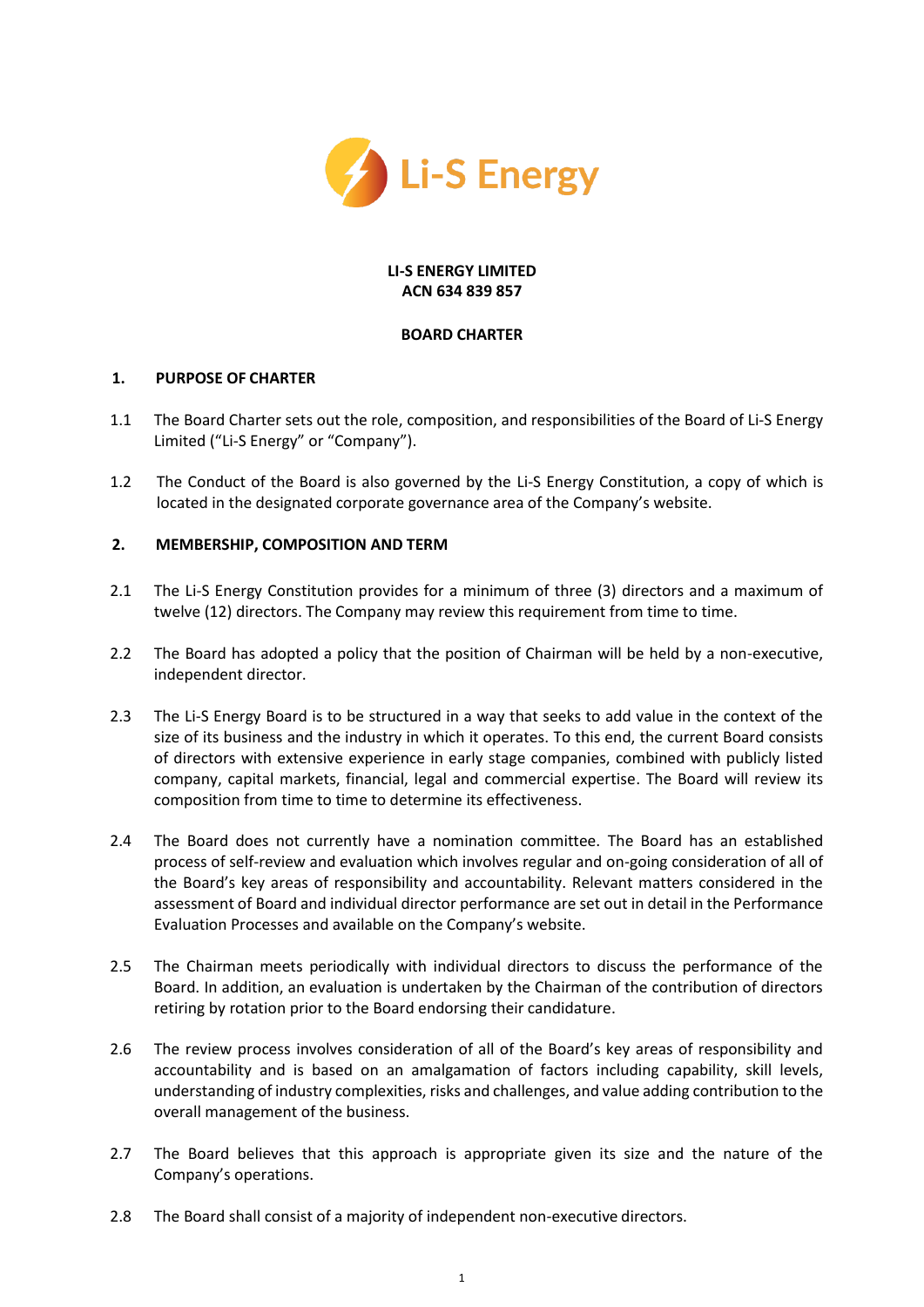- 2.9 Li-S Energy hasin place a set of guidelines that can be found on its website titled the Independent Director Assessment that sets out the process the Board will take in assessing and determining the independence of each director.
- 2.10 The materiality of relationships between a non-executive director and Li-S Energy (other than as a director) will be judged according to the significance of the relationship to the director in the context of their activities as a whole.
- 2.11 Membership of the Board shall be disclosed in the annual report including whether a director is independent or non-independent. The loss or gain of independence will be disclosed to the market immediately.
- 2.12 The Board has not adopted a tenure policy.
- 2.13 There is no requirement in the Li-S Energy Constitution for a director to be a shareholder of the Company though the Board considers there are good governance reasons for doing so. As at the date of this policy, all four of the directors of Li-S Energy hold shares (directly or indirectly) in the Company and two of them are directors of other associated entities who are shareholders in Li-S Energy.

## **3. RESPONSIBILITES**

- 3.1 The Li-S Energy Constitution vests the Board with general power of overall management of the business and the affairs of the Company except those which are required by law, or the Constitution, to be authorised by the Company in general meeting.
- 3.2 The Board is responsible for the overall direction of the Company.
- 3.3 The primary goal set by the Board is the enhancement of long-term shareholder value.
- 3.4 In the pursuit of its stated goal, the Li-S Energy Board is responsible for:
	- 3.4.1 oversight of the Company, including its control and accountability systems;
	- 3.4.2 setting the Company's major goals including the strategies and financial objectives to be implemented by management;
	- 3.4.3 appointing, removing, and controlling the CEO or Managing Director;
	- 3.4.4 ratifying the appointment and, where appropriate, the removal of the Chief Financial Officer and/or Company Secretary;
	- 3.4.5 input into and final approval of management's development of corporate strategy and performance objectives;
	- 3.4.6 reviewing and ratifying systems of risk management and internal compliance and control, codes of conduct, and legal compliance and ensuring that these instil the Company's values;
	- 3.4.7 monitoring senior management's performance and implementation of strategy, and ensuring appropriate resources are available;
	- 3.4.8 approving and monitoring the progress of major capital expenditure, capital management, acquisitions and divestitures;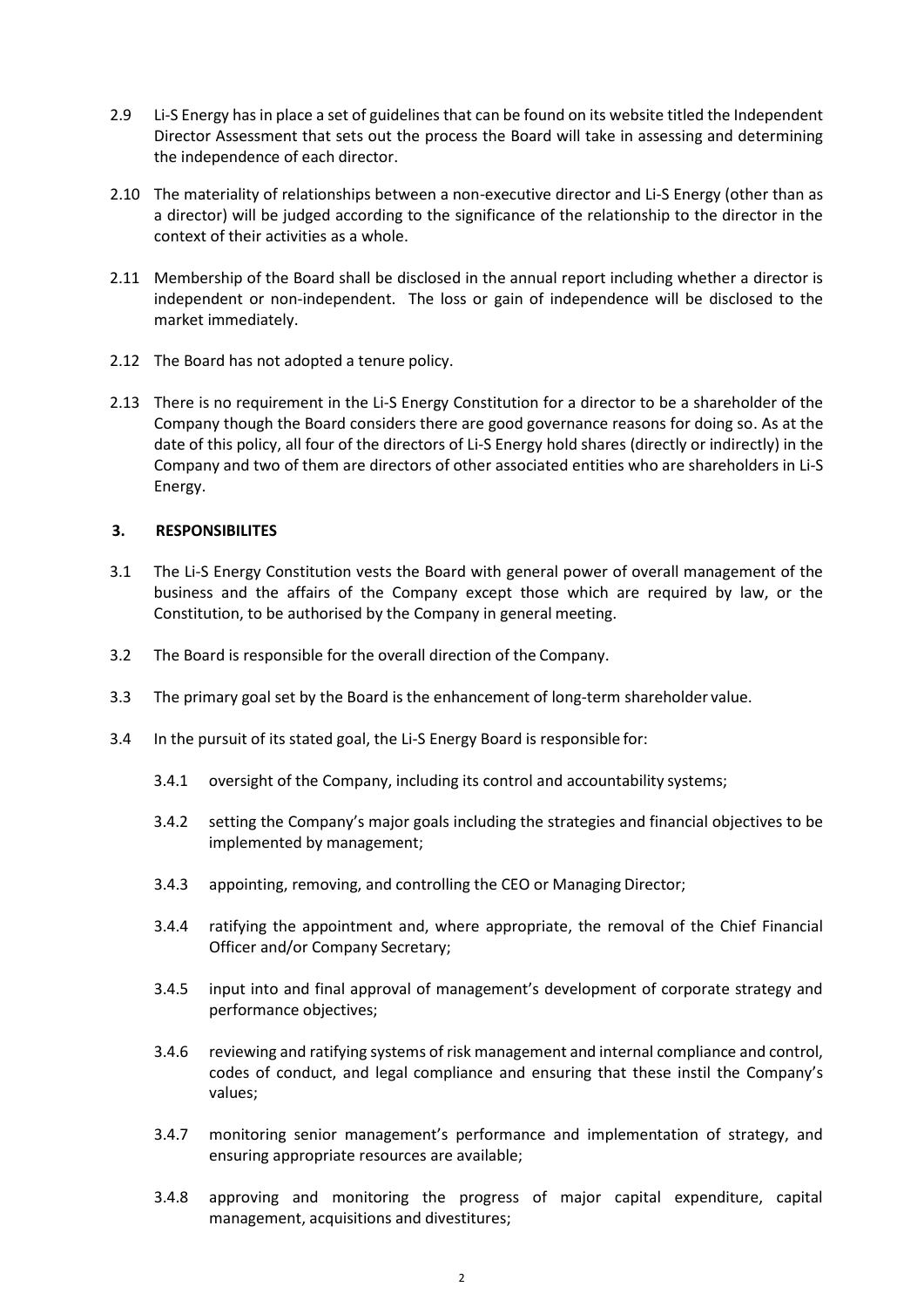- 3.4.9 approving and monitoring financial and other reporting; and
- 3.4.10 corporate governance.
- 3.5 The Board has delegated responsibility to the Chief Executive Officer and his management team who are charged with the day to day running and administration of Li-S Energy consistent with the strategic objectives and policies as set down by the Board to enable the Board to perform its responsibilities. Within this framework, the Chief Executive Officer is directly accountable to the Board for the performance of the management team.
- 3.6 The Chief Executive Officer's and the management team's responsibilities include:
	- 3.6.1 developing and implementing corporate strategies and making recommendations on significant corporate strategic initiatives;
	- 3.6.2 maintaining an effective risk management framework and keeping the Board and market fully informed about material risks;
	- 3.6.3 developing the Company's annual budget, recommending it to the Board for approval and managing day-to-day operations within the budget;
	- 3.6.4 managing day-to-day operations in accordance with standards for social and ethical practices which have been set by the Board;
	- 3.6.5 making recommendations for the appointment of senior management, determining terms of appointment, evaluating performance, and developing and maintaining succession plans for senior management roles; and
	- 3.6.6 approval of capital expenditure and business transactions within predetermined limits set by the Board.

# **4. CHAIRMAN**

- 4.1 The Chairman is an independent non-Executive Director.
- 4.2 In the event the Chairman is absent from a meeting, the Board will select a Chairman for that particular meeting from one of the remaining independent non-executive Directors. If no independent non-executive Directors are present, the members of the Board present at the meeting have authority to choose one of their members to chair that particular meeting.

#### **5. SEPARATION OF FUNCTIONS BETWEEN THE CHAIRMAN AND MANAGING DIRECTOR**

5.1 The roles of the Chairman and Chief Executive Officer are strictly separated.

# *Chairman*

- 5.2 The Chairman is responsible for:
	- 5.2.1 leading the Board in its duties to the Company;
	- 5.2.2 ensuring there are processes and procedures in place to evaluate the performance of the Board, its committees, and individual directors;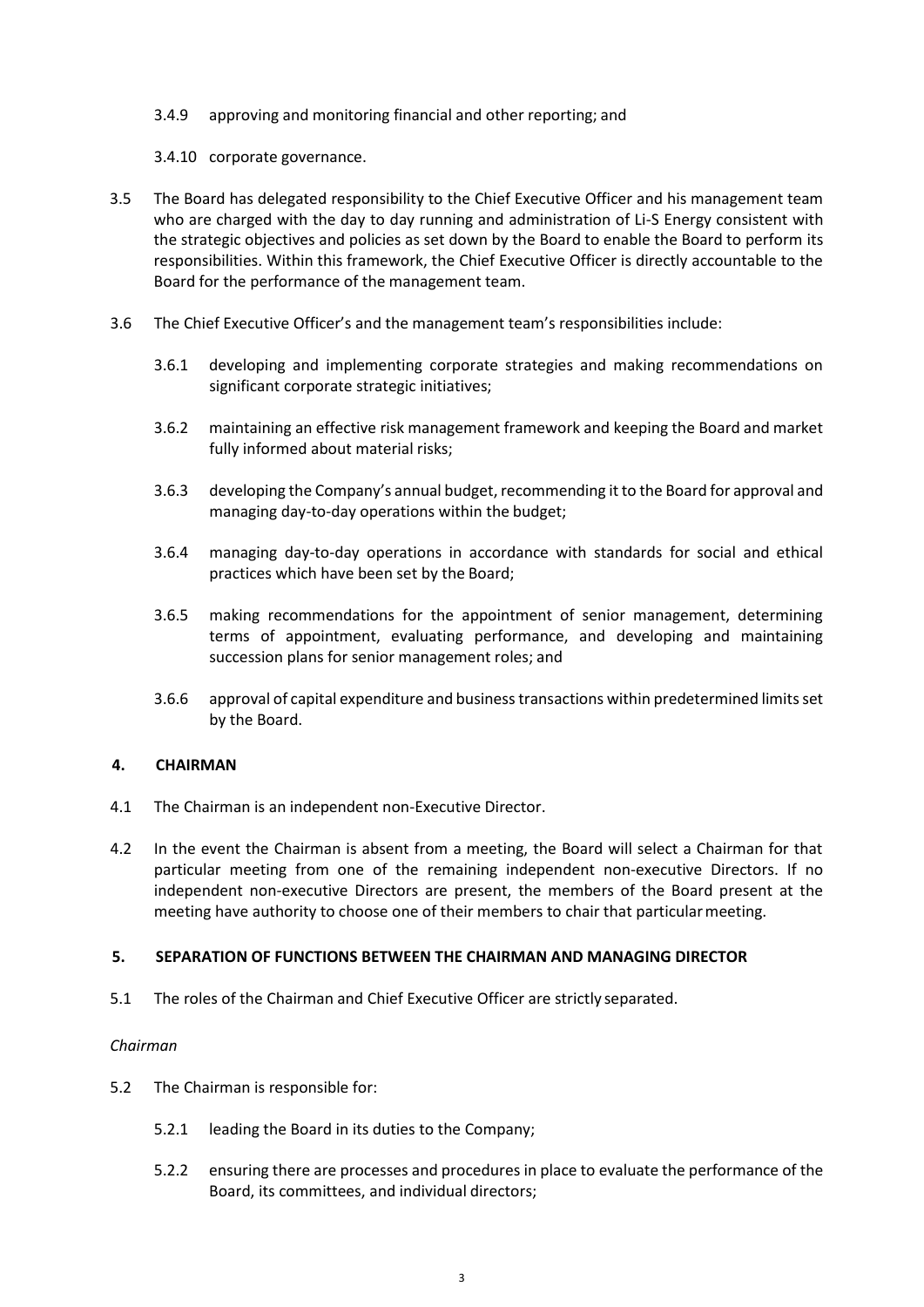### 5.2.3 facilitating effective discussions at Board meetings; and

5.2.4 ensuring effective communication with shareholders.

## *Chief Executive Officer*

- 5.3 In contrast, the Chief Executive Officer is responsible for:
	- 5.3.1 policy direction of the operations of Li-S Energy;
	- 5.3.2 the efficient and effective operation of Li-S Energy;
	- 5.3.3 ensuring directors are provided with accurate and clear information in a timely manner to promote effective decision-making by the Board; and
	- 5.3.4 ensuring all material matters affecting Li-S Energy are brought to the Board's attention.

## **6. SECRETARY**

- 6.1 The Company Secretary will be the Secretary of the Board. The Company Secretary has been appointed on the basis that he will be accountable directly to the Board, through the chair, on all matters to do with the proper functioning of the Board.
- 6.2 All Directors of the Board have access to the Company Secretary who is appointed by the Board. The Company Secretary reports to the Chairman, in particular to matters relating to corporate governance.

#### **7. REPORTING**

7.1 Proceedings of all meetings are minuted and signed by the Chairman or the Chairman of the meeting.

#### **8. REVIEW OF CHARTER**

8.1 The Board will review this charter annually to ensure it remains consistent with the Board's objectives and responsibilities.

#### **9. PUBLICATION OF THE CHARTER**

- 9.1 Key features of the charter are to be outlined in the annual report to shareholders.
- 9.2 A copy of the charter is available on the Company's website.
- 9.3 The Charter is to be made available to shareholders of Li-S Energy upon request.

#### **10. STATEMENT OF COMPANY VALUES**

10.1 The Li-S Energy Energy Board of Directors is committed to the principles underpinning good corporate governance applied in a manner which is most suited to Li-S Energy Energy, and to best addressing the Directors' accountability to shareholders and other stakeholders. This is supported to an overriding organisation-wide commitment to the highest standards of legislative compliance and financial and ethical behaviour.